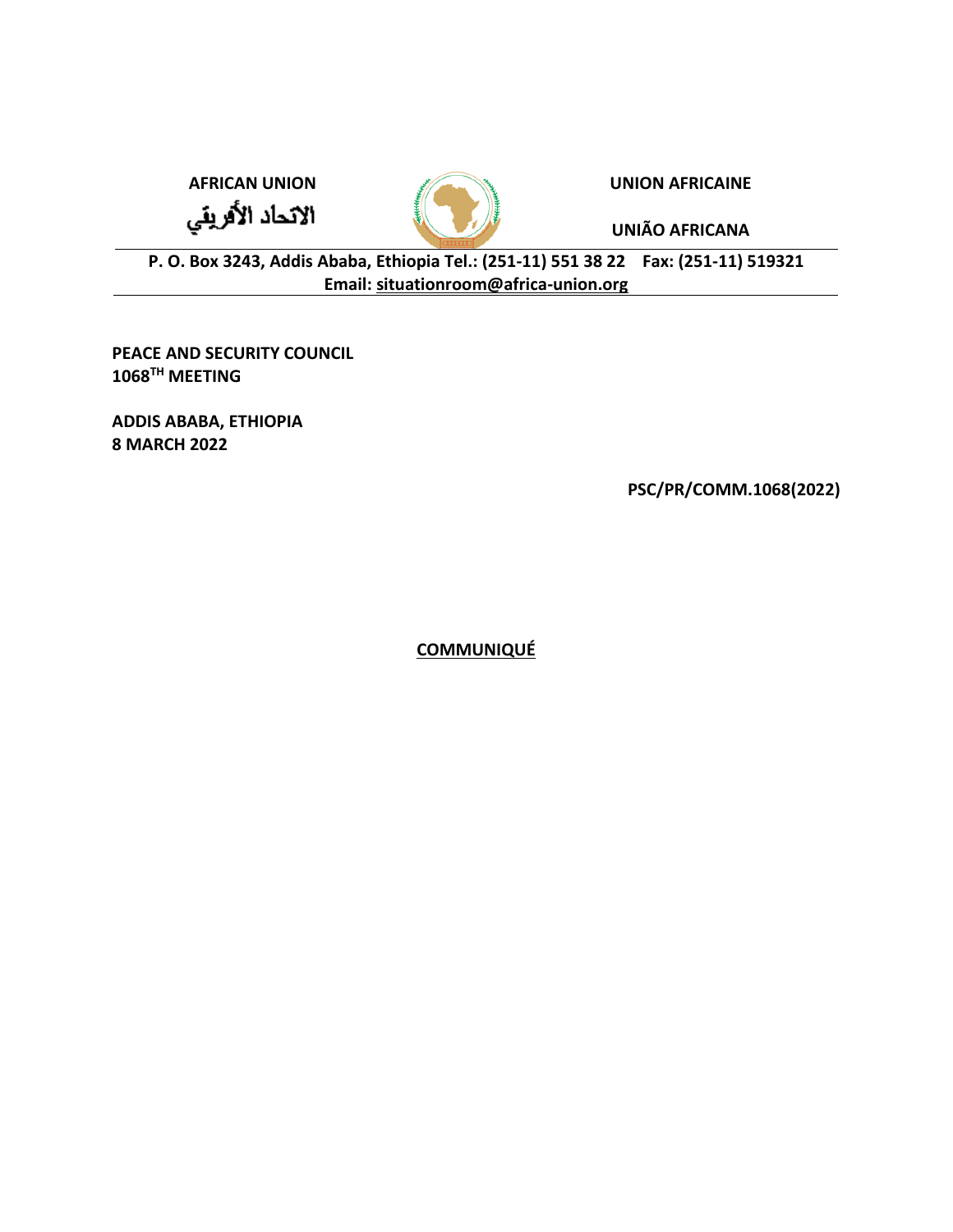## **COMMUNIQUE**

## **Adopted by the Peace and Security Council (PSC) of the African Union (AU) at its 1068th meeting held on 8 March, 2022, on the reconfiguration of the AU Mission in Somalia (AMISOM),**

## The Peace and Security Council,

*Recalling* its previous decisions on the situation in Somalia and on AMISOM post-2021, particularly Communiques [PSC/PR/COMM.1053(2021)], adopted at its 1053<sup>rd</sup> meeting held on 7 December, 2021; [PSC/PR/COMM.1042 (2021)] adopted at its 1042nd meeting held on 28 October, 2021 ; [PSC/PR/COMM. 1037(2021)] adopted at its 1037<sup>th</sup> meeting held on 7th October, 2021, and Communique [PSC/PR/COMM.2 (CMXCIV)], adopted at its 994<sup>th</sup> meeting held on 11 May 2021, as well as the Summary Records of its meetings held on 30 August, 2021 and on 30 July 2021, as well as United Nations Security Council (UNSC) Resolution 2568 (2021);

*Noting* the opening remarks made by the Permanent Representative of the Kingdom of Lesotho to the AU, and Chairperson of the PSC for the month of March 2022, H.E. Professor Mafa Sejanamane, and the statement by the AU Commissioner for Political Affairs, Peace and Security, H.E. Bankole Adeoye; *also noting* the briefing by the Special Representative of the Chairperson of the AU Commission for Somalia and Head of AMISOM, H.E. Francisco Caetano Madeira, as well as the statements delivered by the Permanent Representative of Somalia to the African Union, H.E. Abdullahi Ahmed Jama, the Special Representative of the Secretary General of the United Nations (UN) to the African Union and Head of the UN Office to the African Union, H.E. Hannah Tetteh and the European Union (EU) Ambassador to the AU, H.E. Birgitte Markussen;

*Determined* to defeat Al Shabaab and other terrorist groups, restore lasting peace, security and stability, as well as political normalcy in Somalia; and

## Acting under Article 7 of its Protocol, the Peace and Security Council,

1. *Re-affirmsits unwavering commitment* to continue to respect the sovereignty, territorial integrity and political unity of the Federal Republic of Somalia and to promote national ownership of the transition process by the Government of Somalia;

2. *Pays tribute* to AMISOM and its personnel for the achievements registered over the past fifteen years, including its role in the fight against terrorism, liberating territory from Al Shabaab and in creating an enabling environment for critical political and state-building processes to take place; and *expresses* condolences to the families of all deceased AMISOM personnel and *wishes*  speedy recovery to all those nursing injuries from attacks from Al Shabaab and other terrorist groups in Somalia;

3. *Also pays special tribute* to the AMISOM Troop and Police Contributing Countries (T/PCCs) for their continued commitment and sacrifices made since 2007 when the Mission was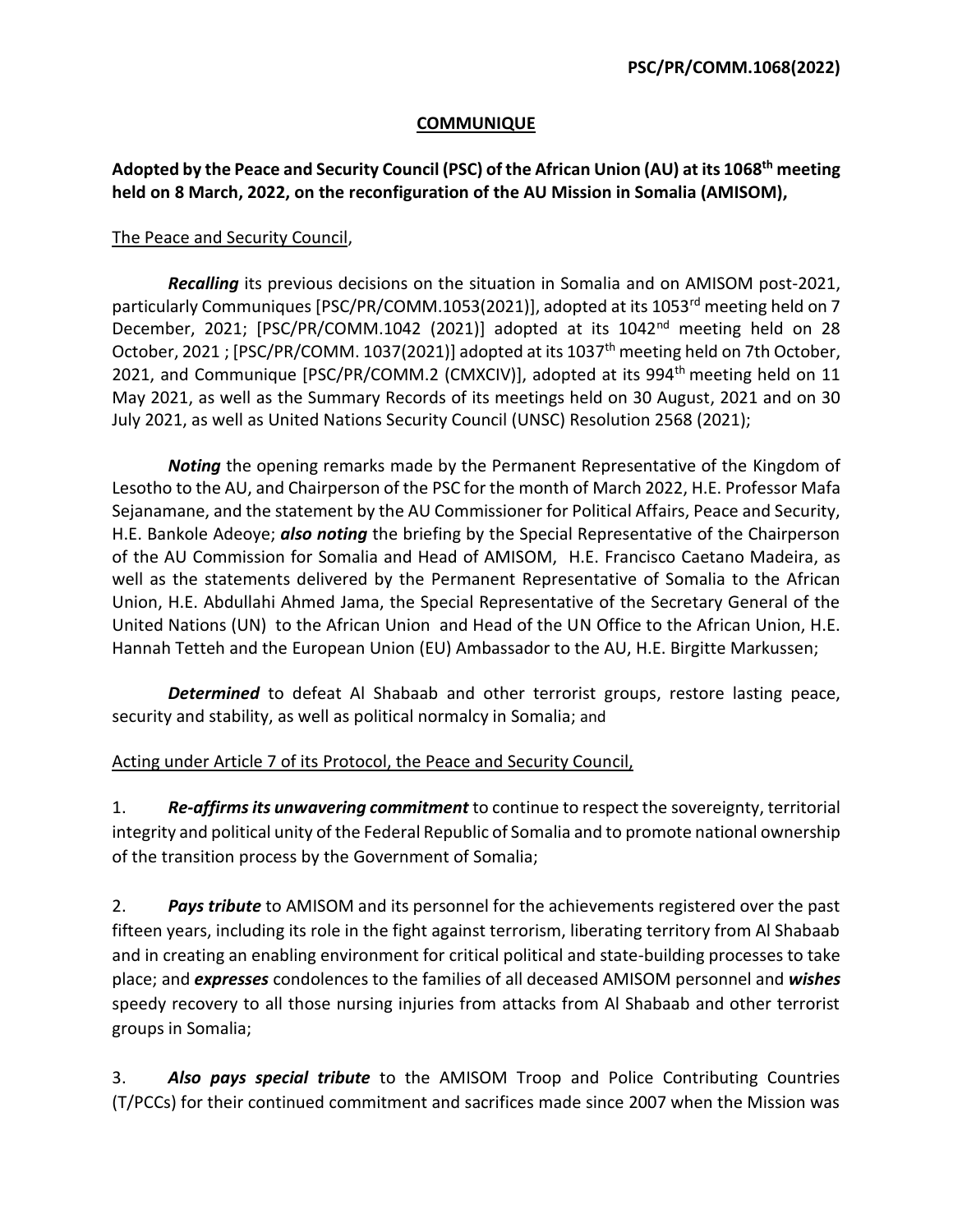deployed in Somalia; namely, Republic of Benin, Republic of Burundi, Republic of Djibouti, Republic of Chad, Arab Republic of Egypt, Kingdom of Eswatini, Federal Democratic Republic of Ethiopia, Republic of Ghana, Republic of Kenya, Federal Republic of Nigeria, Republic of Sierra Leone, Republic of Uganda, Republic of Zambia and Republic of Zimbabwe;

4. *Commends and welcomes* the steady progress made recently and the increased momentum towards the finalization of the elections process, and *while urging* the Federal Government of Somalia to expedite its completion in a transparent and inclusive manner and in the shortest possible time;

5. *Acknowledges* the changing nature of the security threat in Somalia in the past fifteen years, as Al Shabaab has evolved from being primarily a military threat, to a more asymmetric and hybrid one, using insurgency tactics of a terrorist-cum-organized criminal group, which requires as a response, the reconfiguration of AMISOM to better adapt to the changing threat;

6. In this context, *decides* to authorize the African Union Transition Mission in Somalia, (ATMIS), to replace AMISOM with effect from 1 April 2022;

7. *Underlines* that ATMIS shall entail a reconfiguration of AMISOM, and, in this regard, shall be guided by the Somali Transition Plan (STP), which outlines the process towards the gradual handover of security responsibilities to the Somali Security Forces by December 2024;

8. *Stresses* that the challenges facing Somalia requires a multifaceted and comprehensive approach to address the security, political and governance issues at the heart of the Somali crisis, and in this respect, ATMIS will be a full-fledged multidimensional mission to support the development of able, affordable and accountable Somali security forces and state institutions;

9. *Decides* that ATMIS shall have the following mandate:

- a. degrade Al Shabaab and other terrorist groups;
- b. provide security to population centres and open the main supply routes;
- c. develop the capacity of the Somali Security Forces to enable them to take over security responsibilities by the end of the transition period, that is, December 2024;
- d. support peace and reconciliation efforts of the FGS; and
- e. help develop the capacity of the security, justice and local authority institutions of the Federal Government of Somalia and Federal Member States;

10. *Endorses* the AU-FGS Joint Concept of Operations, which identifies a four-phased approach to the transfer of security responsibilities to Somali Security Forces as follows:

a) Phase I –Reconfiguration;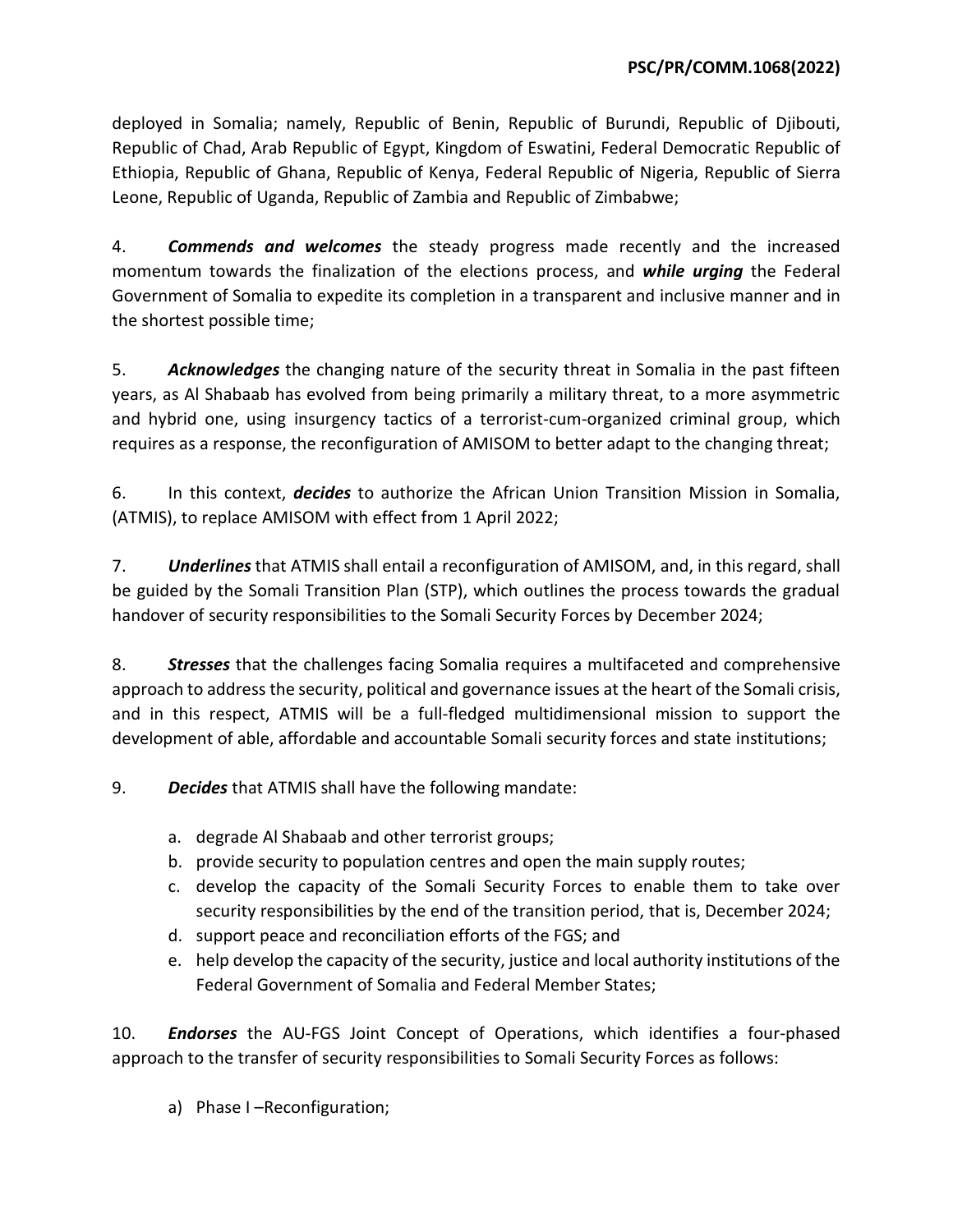- b) Phase II Joint shaping and clearing operations and the handing over of some Forward Operating Bases to Somali Security Forces;
- c) Phase III Decisive operations and handing over of the remaining Forward Operating Bases; and
- d) Phase IV withdrawal and liquidation of ATMIS;

11. *Also endorses* the ATMIS strategic objectives, as defined in the Concept of Operations (CONOPS), as follows:

- a. conduct jointly planned and targeted operations with Somali Security Forces to degrade Al Shabaab and other terrorist groups;
- b. jointly hold key population centres and provide protection for local communities, UN personnel and installations, secure main supply routes, and coordinate stabilization, reconciliation and state-building activities with Somali Security Forces and government authorities;
- c. assist the FGS and the FMS in the delivery of stabilization packages as well as in facilitating humanitarian assistance to those in need;
- d. support capacity-building for Somali Security Forces, prioritizing force generation, operational competence, and logistical support capabilities;
- e. conduct all operations in full recognition of international obligations to International Human Rights Law, International Humanitarian Law, the AU Compliance and Accountability Framework for Peace Support Operations, and UN Human Rights Due Diligence Policy. In this context, ATMIS should strengthen its Civilian Casualty Tracking, Analysis and Response Cell (CCTARC) and reporting mechanism;
- f. promote greater gender parity and increased numbers of women at all levels of the mission, including leadership positions.
- g. undertake peacebuilding, post conflict reconstruction and development, and stabilization measures using the good offices of the Special Representative of the Chairperson of the AU Commission and Head of ATMIS, including the African Union Post Conflict Reconstruction and Development Center in Cairo, Egypt;

12. *Agrees* that, in order to undertake these key strategic tasks, AMISOM shall be reconfigured into ATMIS to:

- a. become more agile, more mobile, more flexible, and better able to respond to the emerging threats by enhancing its force protection and posture as well as by creating mobile and quick reaction forces;
- b. realign its mission components and deployments across ATMIS sectors to better execute its mandated tasks;
- c. adjust its equipment to match its operational tasks;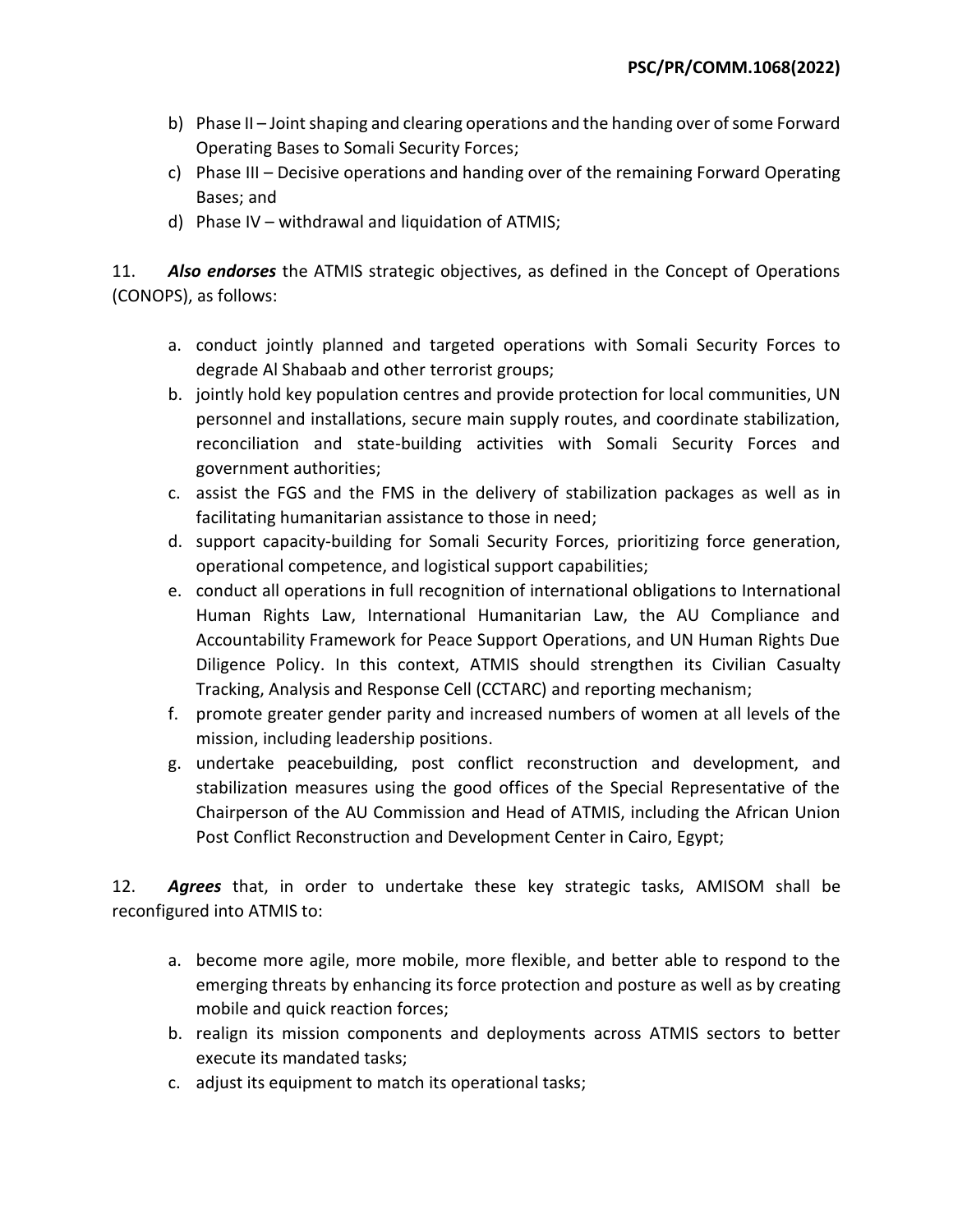- d. adjust its logistical support to meet the requirements of ATMIS outlined in the CONOPs; and
- e. enhance its support to the Somali Security Forces to increase its capacity to take over security responsibilities;

13. *Further decides* that ATMIS shall comprise military, police and civilian components, to facilitate implementation of its mandate in support of the STP, and that ATMIS shall be constituted by the current AMISOM T/PCCs and civilian personnel; *also decides* that the mission shall be headed by a Special Representative of the Chairperson of the Commission for Somalia, to whom each component shall report separately;

14. *Also decides* that the Force Commander shall come from the largest Troop Contributing Country and he/she should be empowered with clear command and control competencies over all the forces of the mission, and, in this regard, *stresses* the importance that all troops strictly adhere to the command and control structure of ATMIS, as well as to comply with International Humanitarian Law, International Human Rights Law, the AU Compliance and Accountability Framework for Peace Support Operations, and the UN Human Rights Due Diligence Policy for the prevention and response to allegations and/or violations, as well as all benchmarks for troop effectiveness;

15. *Underscores* the need for the Federal Government of Somalia to fully and effectively support the implementation of the ATMIS mandate in particular with regard to force generation and cooperation with ATMIS in supporting capacity enhancement as well as governance and institution building processes;

16. *Underlines* that the success of the mission will, to a large extent, depend on the appropriate staffing of all components and, in this regard, *requests* the Chairperson of the Commission to expedite the necessary recruitment processes, to ensure that the full staff complement of ATMIS is completed by the end of Phase I of the transition, that is by 31 December 2022;

17. *Requests* the Commission, working closely with AMISOM, to establish an Integrated Task Force, including T/PCCs, to facilitate the reconfiguration of AMISOM to ATMIS during Phase 1 of the transition;

18. *Emphasizes* that force generation by the Somali Security Forces will be key to the success of the mandate of ATMIS and to this end, *urges* the FGS to meet its commitments towards achieving the benchmarks and timelines as indicated in the CONOPs, and to ensure that it is able to generate the forces as appropriate for assuming incremental responsibility of security, including, inter alia, the generation of holding forces to take over Forward Operating Bases, alongside offensive forces tasked with clearing operations jointly with ATMIS;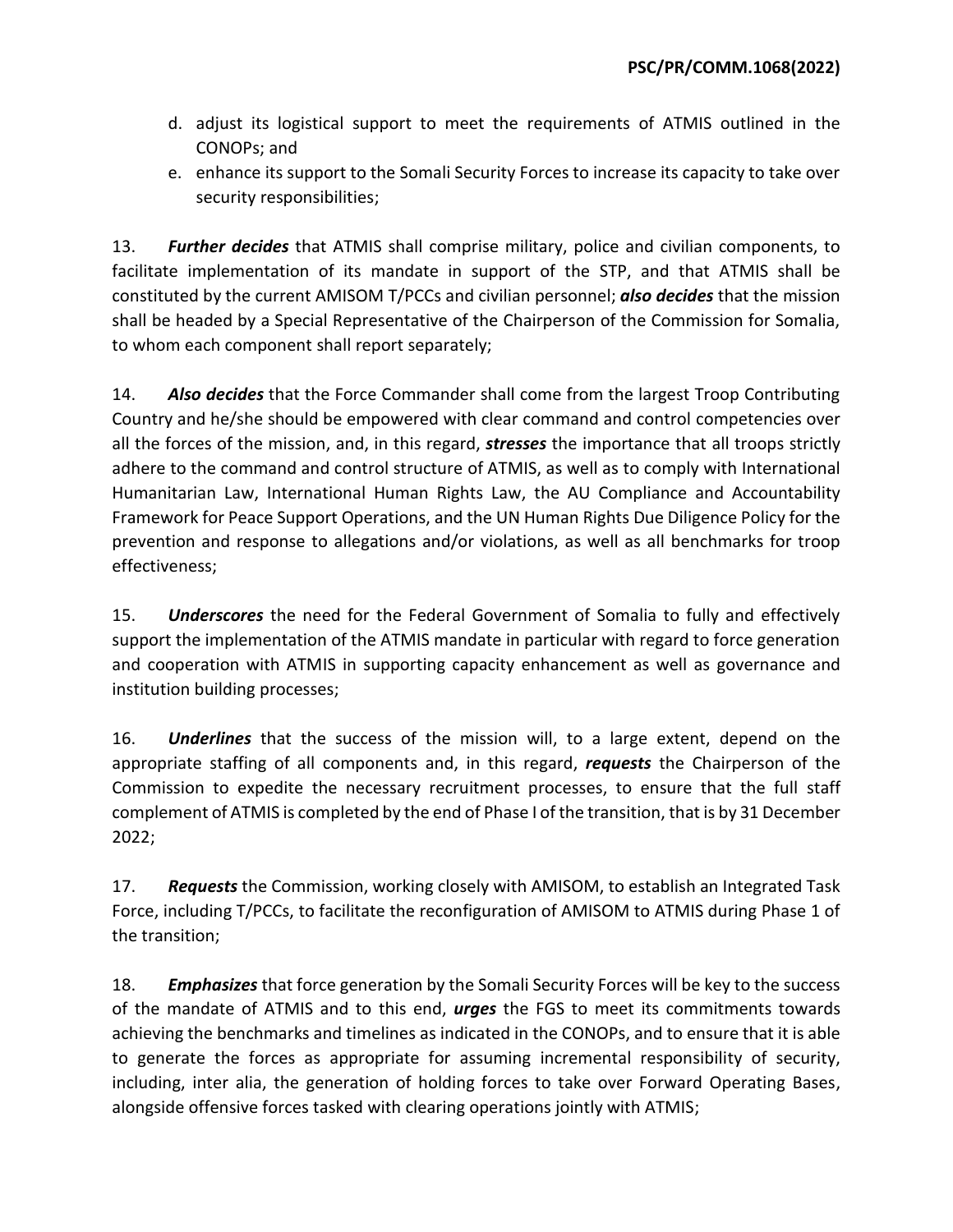19. *Stresses* the need for building state institutions, particularly those related to countering terrorism including cutting sources of funding of terrorist groups, countering extremist ideologies and fighting organized crime;

20. *Recognizes* that building strong and resilient national state institutions is key to achieving sustainable peace, security and stability, and in this regard; *highlights* the critical role of peacebuilding and post-conflict reconstruction and development programs and *while reemphasizing* the importance of streamlining, as appropriate, such programs across relevant AU engagements in Somalia, including through the AU-PCRD Center in Cairo, Egypt;

21. *Endorses* the AU-UN Joint Proposal on the Strategic Objectives, Size and Composition of a Reconfigured AU Mission in Somalia and *takes note* of the UN Logistics Support Plan submitted for the provision of logistical support to ATMIS and SSF, and therefore *requests* the UN, in consultation with the Commission and the FGS, to realign it fully with the ATMIS CONOPs; *underscores*, in this context, that, as ATMIS reconfigures, there will be need for a corresponding reconfiguration of the UN Support Office to Somalia (UNSOS), in a manner that takes into account the unique requirements for provision of effective integrated logistical support to ATMIS and SSF, which puts in place mechanisms to ensure a speedy response to the logistical requirements for high-tempo offensive operations;

22. *Commends* the African Union Commission, the United Nations Secretariat, the European Union Commission and the Federal Government of Somalia for the positive engagements and consultations in preparation of the AU-UN Joint Proposal on the Strategic Objectives, Size and Composition of a Reconfigured AU Mission in Somalia;

23. *Decides*, in line with the CONOPs that, during Phase I, ATMIS military component shall maintain the current AMISOM size of 18,586 troops, and that the first drawdown of 2000 troops will take place by 31 December 2022, following the reconfiguration of the mission to ensure greater agility, mobility and a more offensive force posture; in the same context, Council *also decides*that the police component shall maintain its current strength of 1040 until the drawdown and liquidation of the mission by 31 December 2024;

24. *calls upon* the UN to continue providing logistical support to the current authorised 70 civilian personnel up to 31 December 2022 and *requests* the UN to increase logistics support for an additional 15 civilian personnel at the end of Phase I, - starting from 1 January 2023, in order to facilitate enhanced implementation of the STP from Phase II of the transition process, including focusing on stabilization and post-conflict reconstruction and development; reconciliation; election processes; assisting the FGS to attain its objective of one person one vote by the next elections to be organized in 2025/26; preventing and combating violent extremism; as well as humanitarian liaison and facilitation;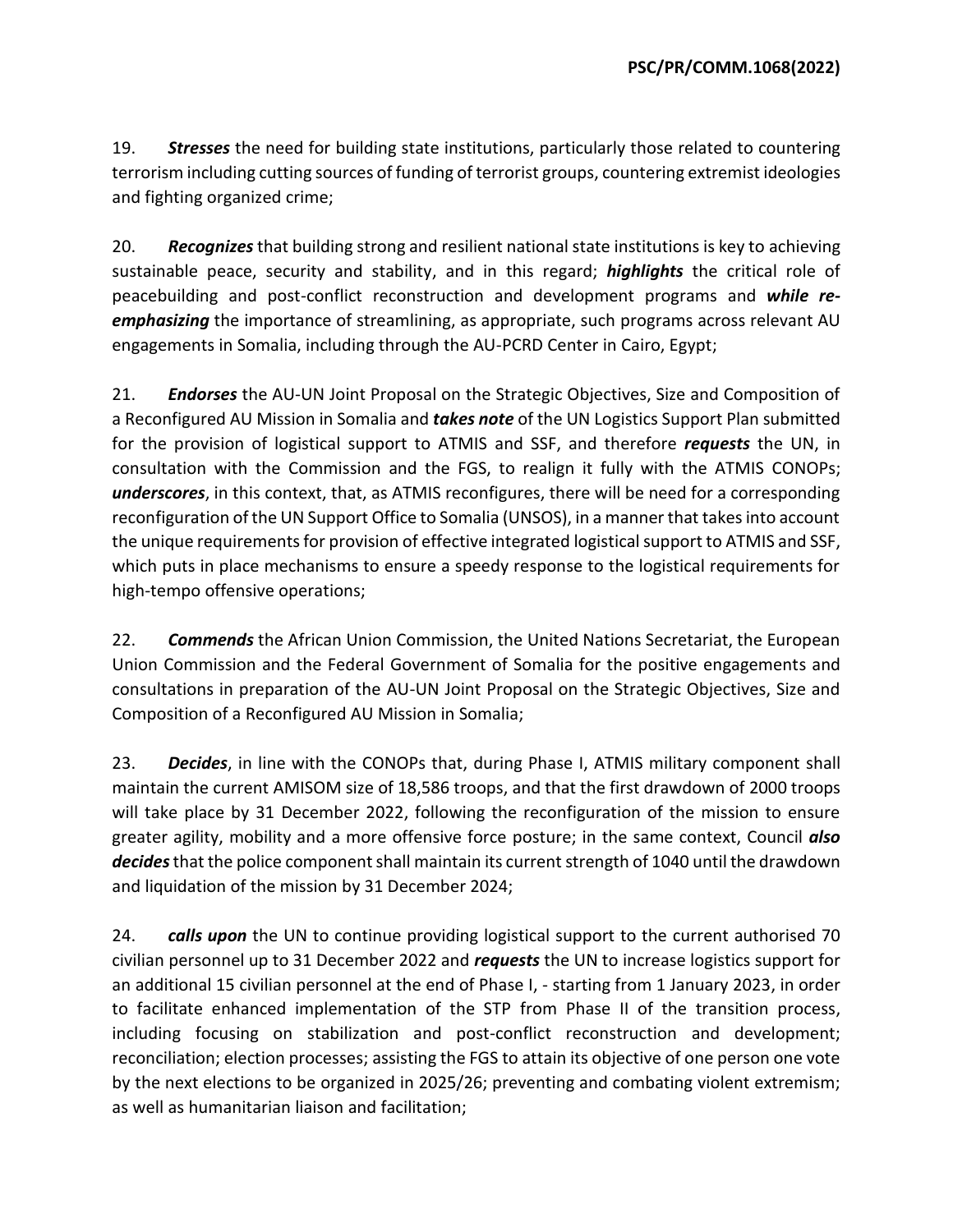25. *Underscores the critical importance* of additional force multipliers and force enablers for the reconfiguration and transfer of security responsibilities to the SSF and, in this regard, *requests*  ATMIS and the Commission, working in collaboration with the FGS and the UN, to complete the mission equipment review, as soon as possible, to finalise the ATMIS Status of Unit Requirements (SUR) and identify the necessary enablers, multipliers, and needed equipment, and engage with countries that can provide these specialized capabilities, in order to effectively address the operational and strategic needs on the ground;

26. *Also underscores* that, as ATMIS commences operations, there will be need for a corresponding reconfiguration of UNSOS, in a manner that takes into account the unique requirements for provision of logistical support to ATMIS, which puts in place mechanisms to ensure a speedy response to the logistical requirements for high-tempo offensive operations, and *stresses the need* for greater transparency and accountability with regard to the budget and funds allocated to ATMIS in the UNSOS support package;

27. *Emphasizes the critical role* of Somalia's international partners in ensuring successful transition of security responsibility to Somalia by supporting the Somali Security Forces in the process of force generation, including provision of required training equipment and logistical support; and in this regard, *requests* ATMIS, the FGS and UNSOS to put in place a coordination mechanism to assist in expediting mobilization and utilization of the additional forces to be generated as per the SSF force generation plan and targets outlined in the CONOPs;

28. *Re-affirms the critical importance* of sustainable and predictable financing, at adequate levels and for the full duration of the mission from 1 April, 2022 up to 31 December, 2024, to the overall success of ATMIS in attaining its strategic objectives and in this regard, *appeals* to the UN, European Union and other partners to establish a financial support package, including through UN assessed contributions, taking into consideration the primary responsibility of the UN Security Council for the maintenance of international peace and security;

29. *Welcomes* the outcomes of the Cairo Retreat on Post-2021 arrangements in Somalia held in January 2022, organized by the Cairo International Center for Conflict Resolution, Peacekeeping and Peacebuilding, which provided a platform for technical discussions on the future AU Mission in Somalia;

30. *Further requests* the Chairperson of the Commission to submit quarterly reports to Council on the implementation of ATMIS mandate, including the report of the assessment to be facilitated by the Quartet (AU-FGS-UN-EU) Technical Teams every six months, which should include the steps taken by the FGS and international partners in implementing the CONOPs;